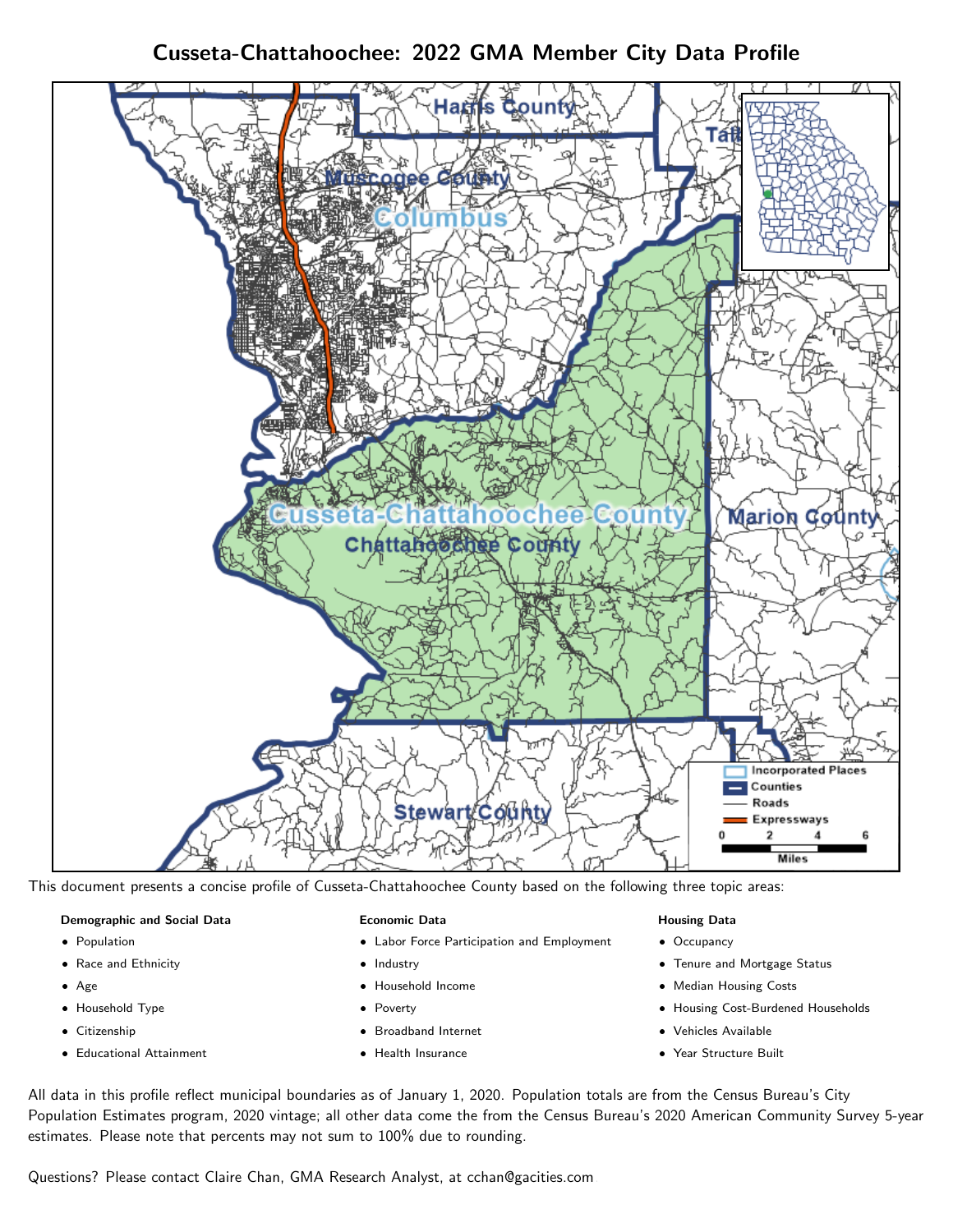# Cusseta-Chattahoochee: Demographic and Social







### **Citizenship**



Source: American Community Survey, 2020 5-year estimates, table B05002 Source: American Community Survey, 2020 5-year estimates, table B15002

Race and Ethnicity



Source: U.S. Census Bureau, City Population Estimates, 2020 vintage Source: American Community Survey, 2020 5-year estimates, table B03002

### Household Type



### Educational Attainment



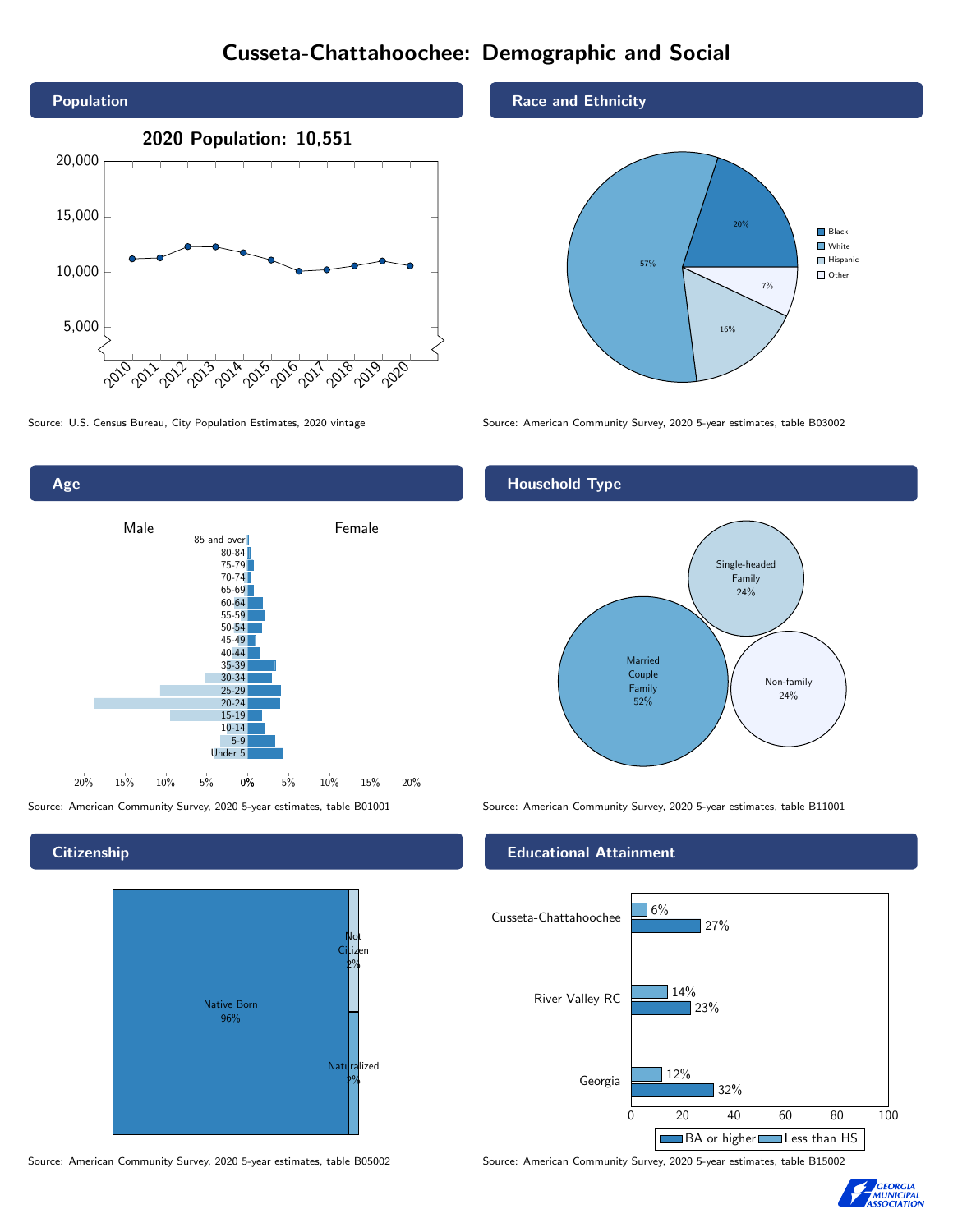# Cusseta-Chattahoochee: Economic



### Unemployment Rate: 11.8%



Source: American Community Survey, 2020 5-year estimates, table B23001 Note: Unemployment rate is based upon the civilian labor force.



Source: American Community Survey, 2020 5-year estimates, tables B19013 and B19025 Source: American Community Survey, 2020 5-year estimates, table B17010



### Industry

| Agriculture, forestry, fishing and hunting, and mining      | $3\%$ |
|-------------------------------------------------------------|-------|
| Construction                                                | 5%    |
| Manufacturing                                               | 5%    |
| <b>Wholesale Trade</b>                                      | $1\%$ |
| Retail Trade                                                | 14%   |
| Transportation and warehousing, and utilities               | 3%    |
| Information                                                 | $0\%$ |
| Finance and insurance, real estate, rental, leasing         | 6%    |
| Professional, scientific, mgt, administrative, waste mgt    | $4\%$ |
| Educational services, and health care and social assistance | 25%   |
| Arts, entertainment, recreation, accommodation, food        | 15%   |
| service                                                     |       |
| Other services, except public administration                | $1\%$ |
| Public administration                                       | 17%   |

Source: American Community Survey, 2020 5-year estimates, table C24030

### Poverty



### Health Insurance



Source: American Community Survey, 2020 5-year estimates, table B28002 Source: American Community Survey, 2020 5-year estimates, table B18135